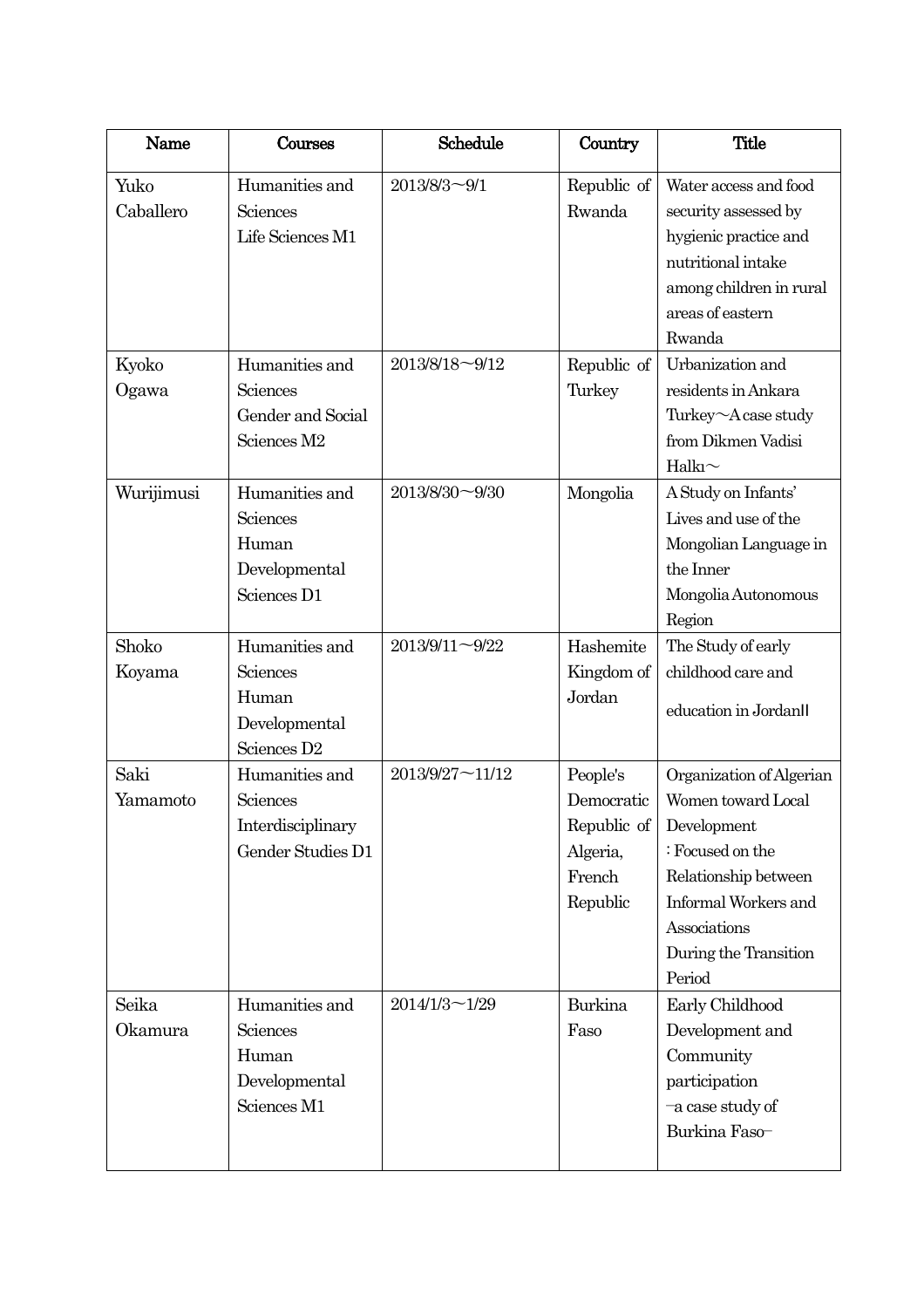Water access and food security assessed by hygienic practice and nutritional intake among children in rural areas of eastern Rwanda

> Humanities and Sciences Life Sciences M1 Yuko Caballero

#### ■Summary

After 2 decades of Genocide, Rwanda has been recovering surprisingly. There were many aids by international NGOs to reconstruct the country especially those parts of governmental body, infrastructure, medical organization and schools. But those villages placed far from big cities have not reaped benefits yet.

 Water access and food security are bases of human rights. If one can't access clean water he will be threatened his life and health immediately. The most of developing countries, the problem of water access hinder the advance of social economy and education. Food security also the same as it, especially children are affected directly.

 The government of Rwanda aims at increasing the percentage of the number of people who can access water safely until 64% to 86% receiving supports from UNICEF and the government of Nether lands from 2008 to 2012.

 We studied about water access and the food security of the eastern villages of Rwanda focusing on children.

Methods of the survey are

1. Question about water access.

2. Observe about hygienic habit and daily meal of household.

 In the aspect of food security, we measured ingredients and meal portion size of each member of the household.

 Two areas where we visited are located in east of the country within one and half hour's drive from Kigali. Rukara area faces the main street of the country. But Mwiri area is far from the main street and it is hill area.

 The research made it clear that more than 80% villagers are not satisfied with water access. They are regulated their daily life in the aspect of hygiene and economy because of bad water access especially hill area, Mwiri. Also many children get engaged in fetching water. 64.5% of children work to get water from water sources.

 From food survey, we verified that food varieties of Rwanda are so limited and it highly depends on carbohydrate foods such as bananas, potatoes and maize flour. For children, it is required to consume high protein contained foods like meat, eggs and milk. But actually major household members rare consume such foods.

 We'll assess the nutritional intake status of each family members and we will compare it with the dietary reference intakes. It may reveal the tendency of nutrient intakes of villagers.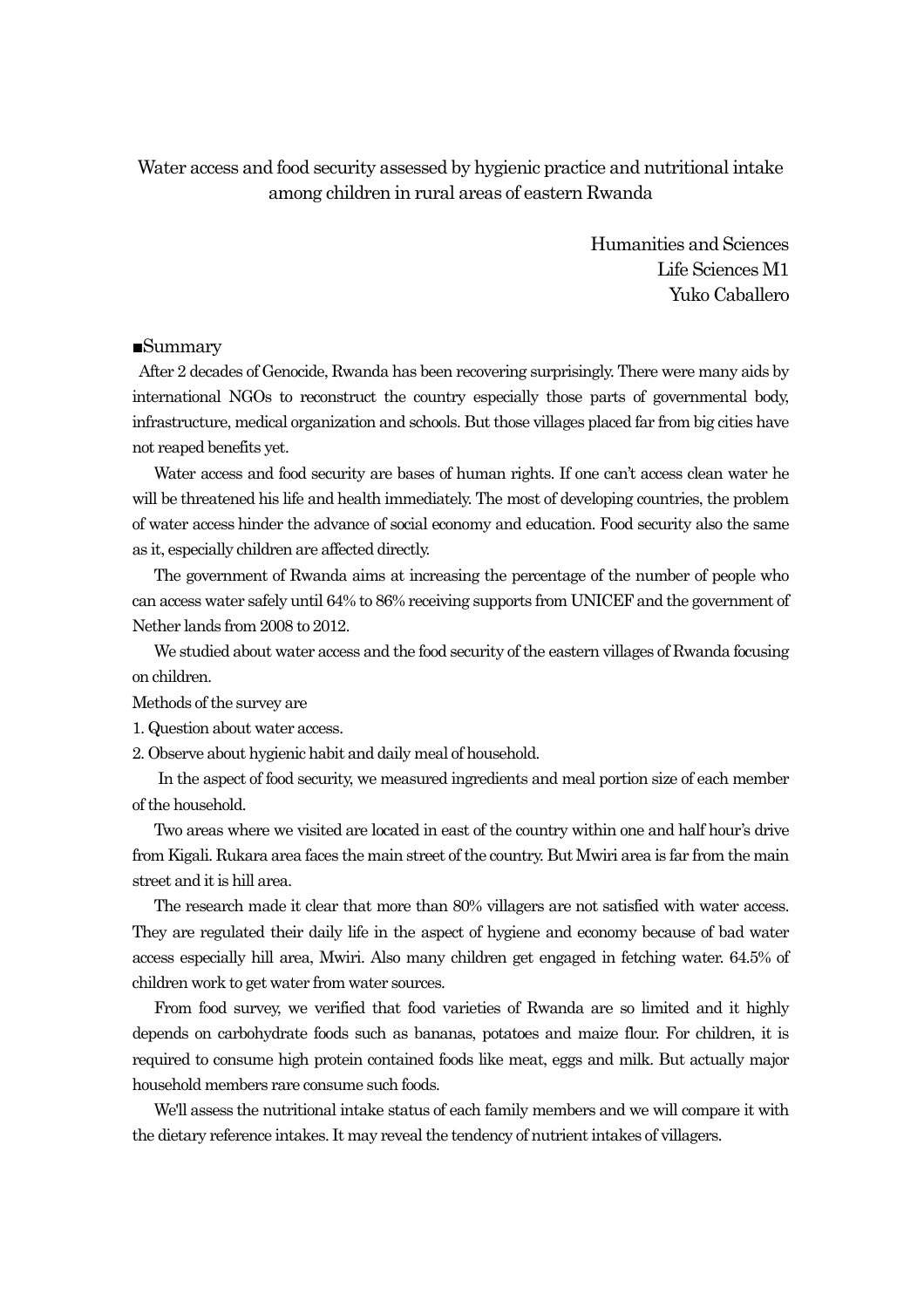Urbanization and residents in Ankara Turkey  $\sim$ A case study from Dikmen Vadisi Halkı $\sim$ 

> Humanities and Sciences Gender and Social Sciences M2 Kyoko Ogawa

#### ■Summary

Since the Republic of Turkey was founded in 1923, squatter settlement called "gecekondu" has developed along with the expansion of urban space in Ankara, the capital city of Turkey. However, the squatters have often been relocated to another location or forced to rebuild their shelter as the urban space has developed. Especially, neo-liberal urban development policy since the 1980s has intensified the oppression promoting gentrification for wealthier residents and businesses. On the other hand, there has been movement among the squatters which resists this trend and protects their place.

In this study, I aim to investigate the recent situation of the urban planning in Ankara from the perspective of the squatters. In order to achieve this aim, I will focus on their organization in Dikmen Vadisi district where typical gecekondu is seen. From the interviews with the supporters, I will reveal the way in which they promote movement.

In recent years, in the study of geography space / place are regarded as its manifold phenomenon as Lefervre. . However, it is not sufficient in that respect in the study of about Gejekondu in Turkey. Therefore, in this study, I aim to re-consider about Gecekondu problem from the Global , National and Local viewpoints.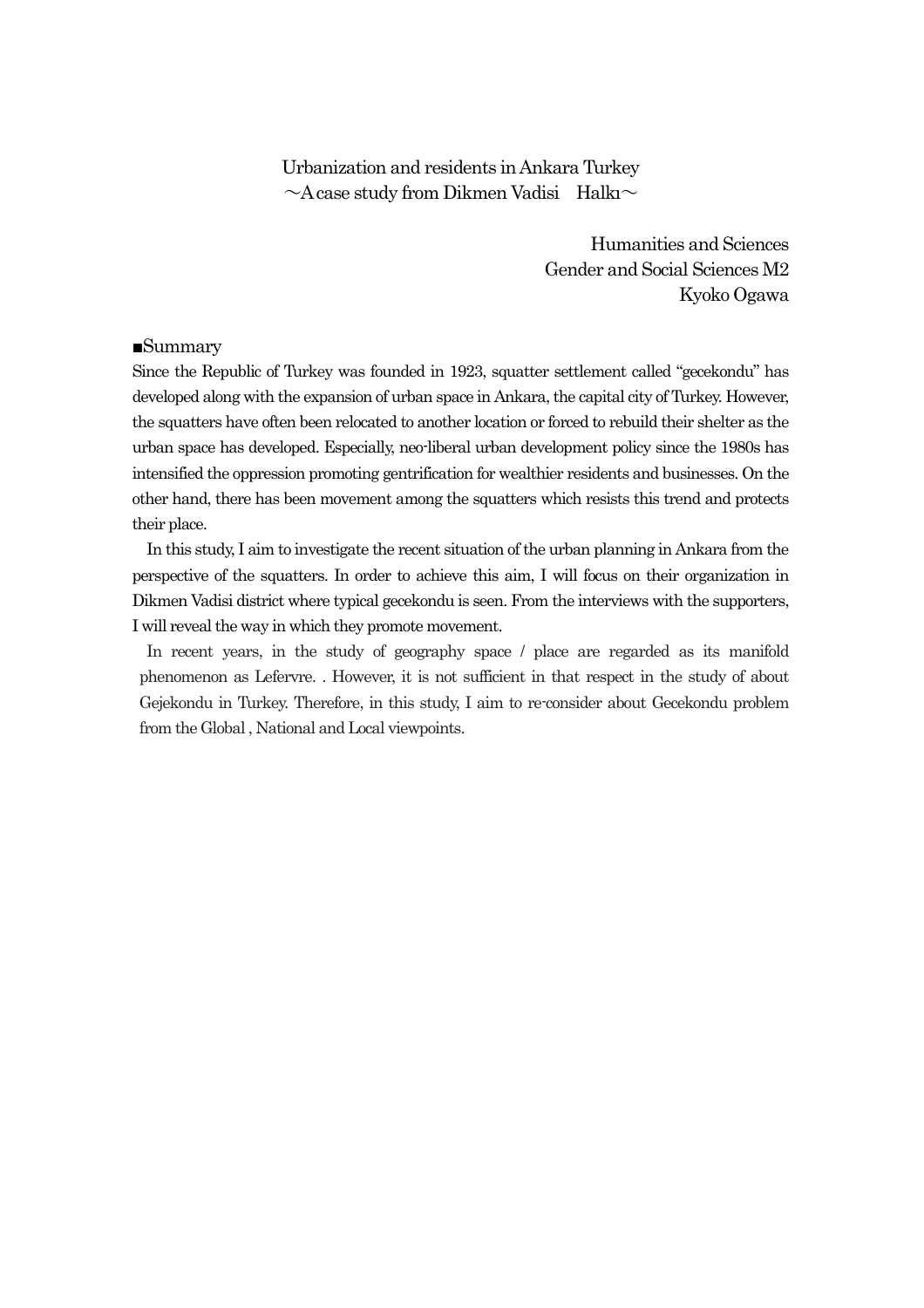## A Study on Infants' Lives and use of the Mongolian Language in the Inner Mongolia Autonomous Region

Humanities and Sciences Human Developmental Sciences D1 Wurijimusi

#### ■Summary

This survey was conducted from August 30, 2013 to September 30, 2013. The subjects of the survey were the parents and guardians of ethnic Mongolian children aged between four and five years old in the city of Huhhot in the Inner Mongolia Autonomous Region of China. Huhhot is the capital of the Inner Mongolia Autonomous Region and the area most densely populated with Han and Mongolian peoples. Three ethnic Mongolian and three ethnic Han kindergartens were chosen as samples for the survey. The researcher surveyed 208 parents and guardians using questionnaires and interviewed three teachers, minding the balance between the number of infants in both types of kindergartens. The purpose of this study is to comprehend the actual living condition of Mongolian infants in Inner Mongolia, and to investigate how infants' ability to speak, read, or write in their ethnic Mongolian language is influenced by choice of kindergarten, the language used at home, their relationship with media, play environments, parents' expectations, kindergarten learning/life, and so on. Nowadays, many studies have identified the relationship between infant language environments and elementary educational achievement after beginning schooling. This study provides basic data for fundamental education research by closely examining infant language environments.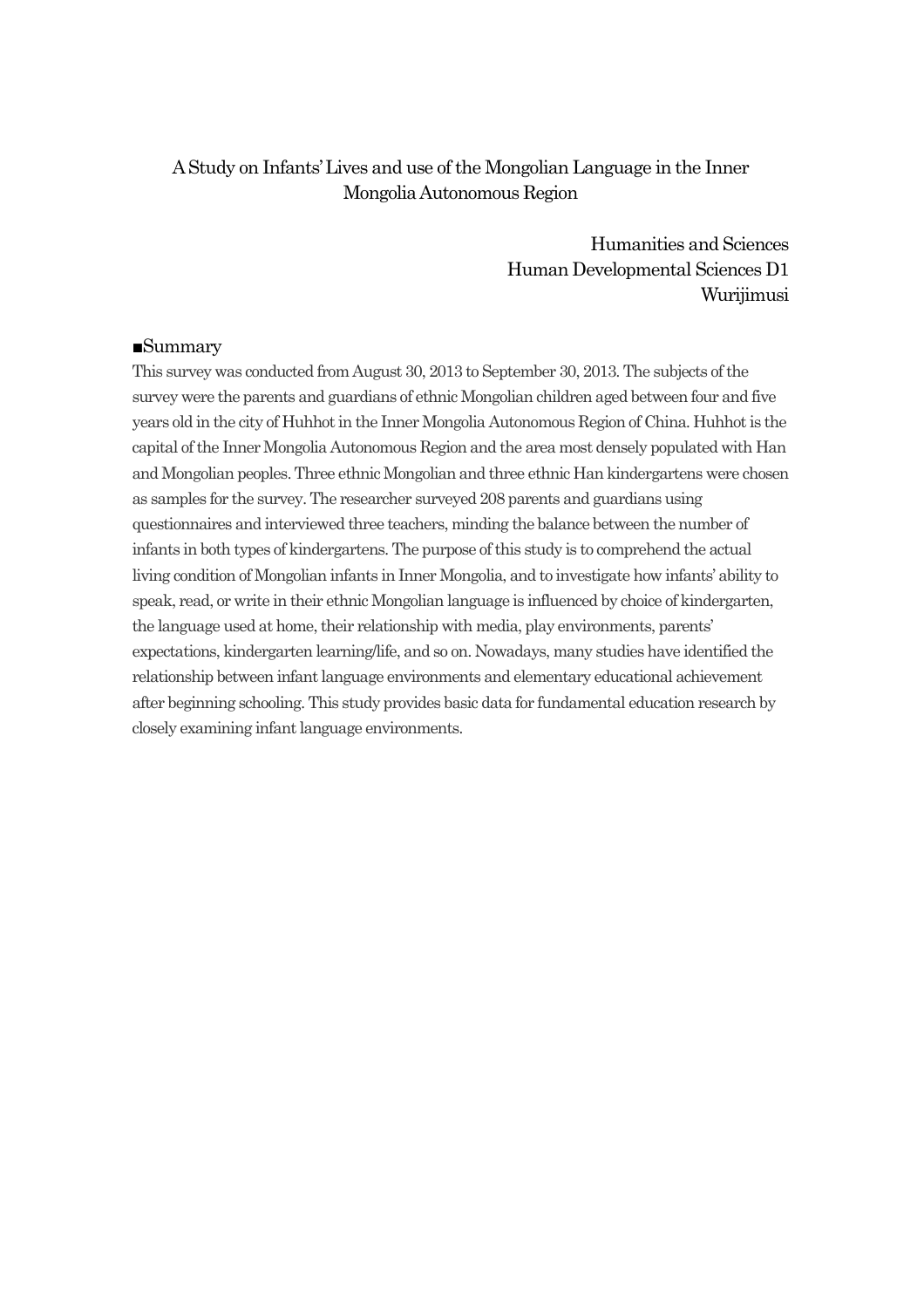### The Study of early childhood care and education in Jordan II

Humanities and Sciences Human Developmental Sciences D2 Shoko Koyama

#### ■Summary

The main purpose of this study is to clarify the situation of early childhood education in Jordan. This is the second field report about perception of parents and teachers and the current state of early childhood education policy. This survey was conducted in the period from 11th to 22nd of September, 2013.

The research method consisted of data collection and interviews at the association of private kindergarten and the Ministry of Education in addition to questionnaire survey of parents and teachers of one public kindergarten, one private kindergarten and one UNRWA (United Nations Relief and Works Agency) kindergarten.

It was found that the kindergarten of Jordan carries out an education curriculum based on the "Early Childhood Education Guidebook", and that the learning promotion program for infants aims at improving the quality of the kindergarten organization, and the vocational aptitude of teachers, expanding kindergartens in poor areas and raising the social consciousness of the importance of kindergarten.

Kindergartens have KG1 class attended by children who are 5-6 years old and KG2 class attended by children who are 4-5 years old. The number of public kindergartens is 1,107. where 23,040 children are enrolled. The number of private kindergartens is 1,450, where 13,473 children are enrolled. On the other hand, the Palestinians, who count for nearly 70% of the population, have their children enrolled in kindergartens organized by UNRWA, but information on their overview was not obtained in this study. The questionnaires, with questions focused on the requests and expectations of parents and teachers from pre-school education, were collected from 39 teachers and 47 parents. They are being translated now.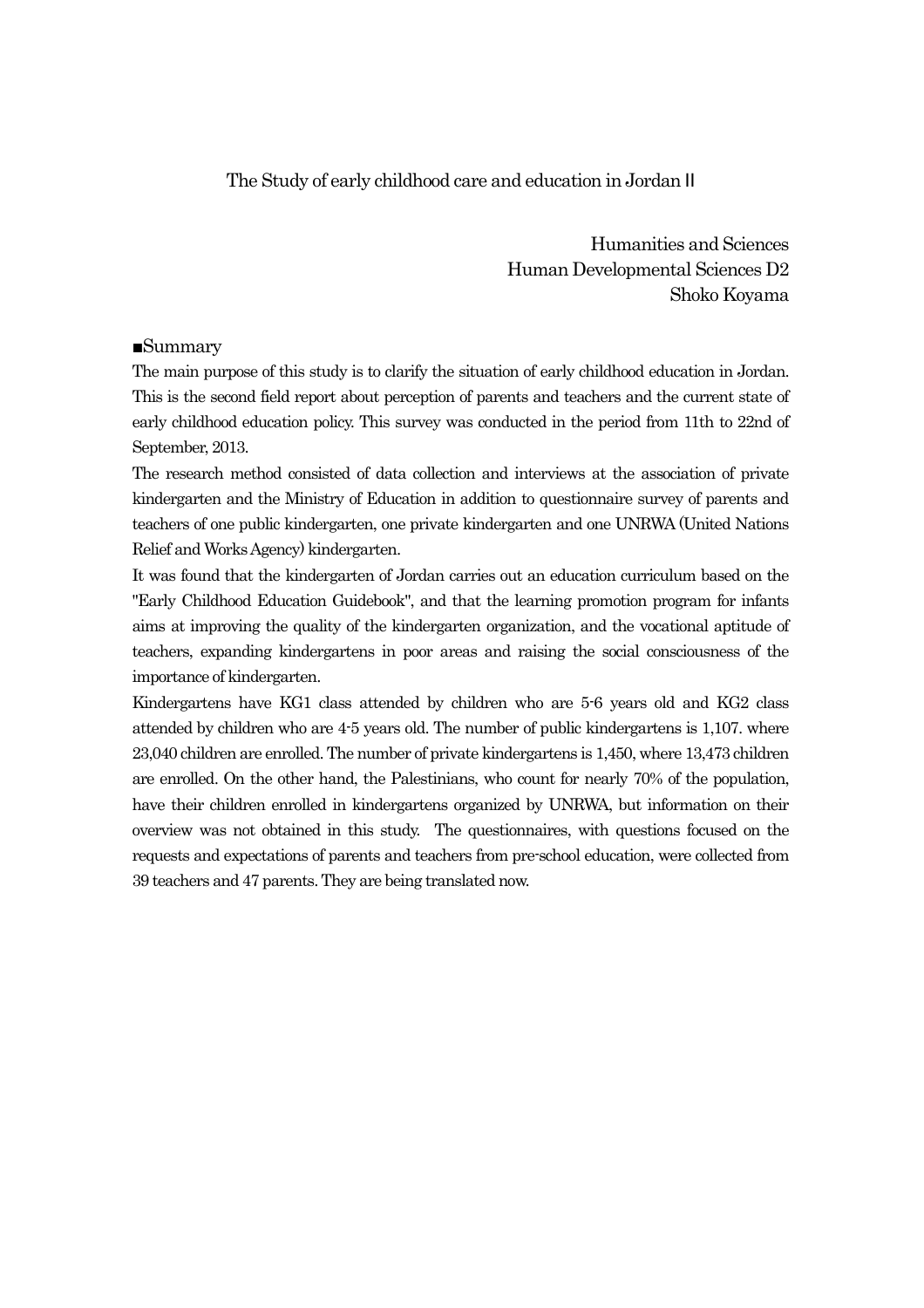# Organization of Algerian Women toward Local Development : Focused on the Relationship between Informal Workers and Associations During the Transition Period

Humanities and Sciences Interdisciplinary Gender Studies D1 Saki Yamamoto

#### ■Summary

This study aims to examine how Algerian local associations have been involved in networking on the part of women workers engaged in the informal economy since the 1990s. After Algeria gained independence in 1962, the government prioritized strategic policies to exploit natural resources; however, this policy accelerated the establishment of a vulnerable regime that was extremely dependent on those profits. Therefore, the declining global gas and oil prices at the end of the 1980s became a crucial factor in bringing about financial instability. And the structural adjustment program that followed further increased the number of unemployed. The informal economy has become a popular topic for scholars trying to understand and analyze these people's way of life. But previous studies on this issue in Algeria have not sufficiently focused on women's informal labor because most women belong to "invisible workplaces" for example doing piecework at home. Thus, the field-work for the present study took place within local women's associations in urban areas, mainly in a group settled in the Casbah of Algiers to promote training for local women. It took one and a half months to conduct the participant observations and interviews, which aimed to examine the association's roles and functions in preventing isolation of individual women, especially after the civil war broke out in the 1990s. These associations or groups consist of local women with close familiarity with other individuals, who were organized primarily to promote women's ability to produce their own profits. To conclude this discussion of the field surveys, it is recognized that women's groups have significance not only in helping to commercialize products but also in giving women a reason or excuse to get out of their homes. At the same time, these groups help to repair the civil relationships that had been cut off because of the disturbance to security during the 1990s.